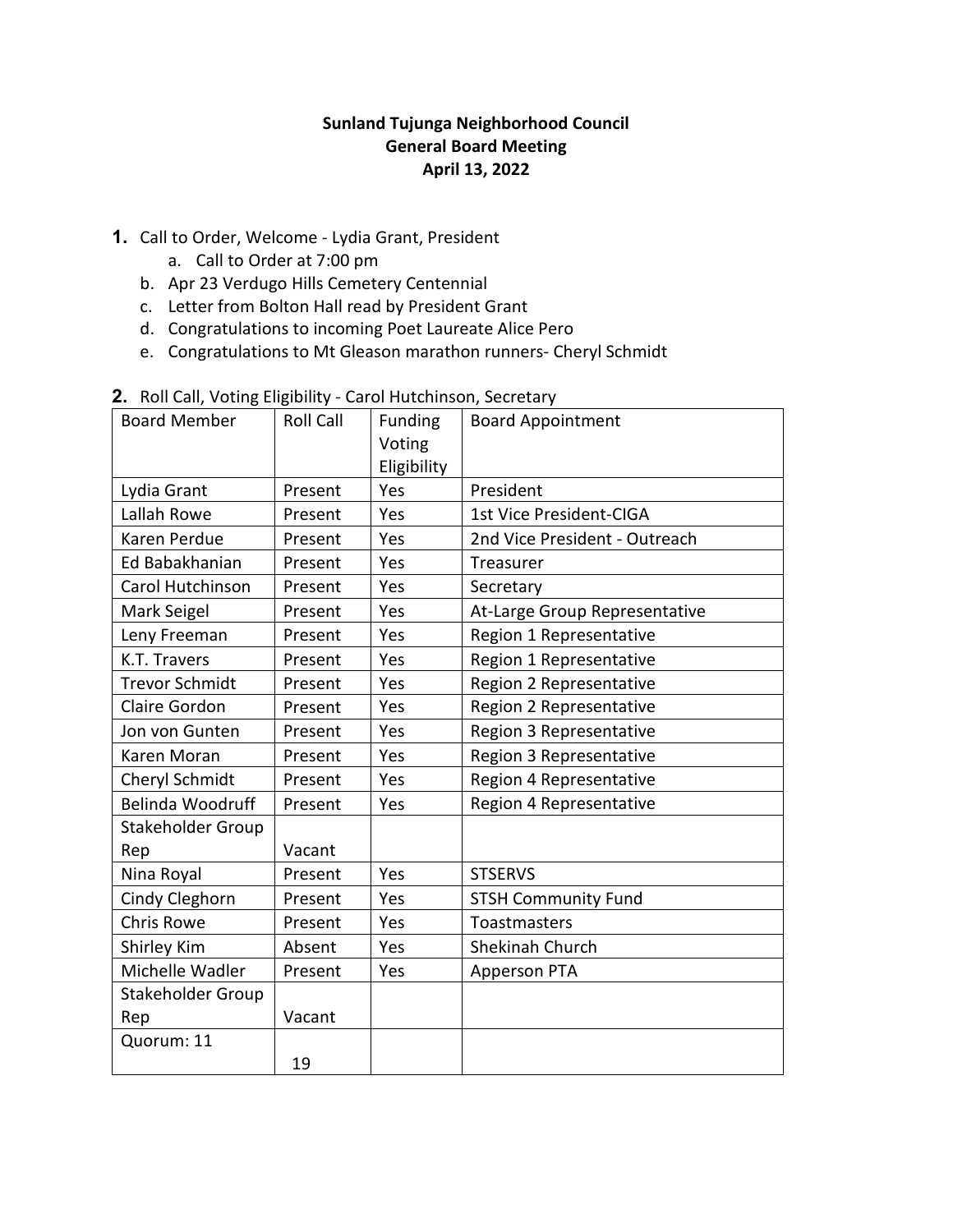**3.** Pledge of Allegiance led by Leny Freeman

## **4. Comments: LAPD, Elected Officials/Representatives, DONE, City Departments**

- *a.* Ofcr Violet Potter (Sunland)
	- *i.* Violent crime and Robberies down, Property crime and GTA up.
	- *ii.* Reminder to lock doors and vehicles
	- *iii.* Focusing efforts on Sunland Park

Board Comments: Leny Freeman, Jon Von Gunten

- b. Ofcr Caloca (Tujunga)
	- i. Violent crime up, Property crime down
- c. Declan Floyd (Sen. Portantino)
	- i. Sen Portantino introduced bill regarding catalytic converters
- d. Julissa Hernandez (Assembly member Rivas)
- e. Raul Preciado (DONE) reminders on upcoming end of fiscal year.
	- i. Event approval final date- May 20, Funds- June 20

### **5. Report from Ad Hoc Bylaws and Standing Rules Committee: none**

## **6. Discussion/Possible Action; STNC to approve LUC support letters**

a.10405 Samoa: Subdivide one lot into three lots in R1- RFA zone

- Motion to amend motion to strike word "possible" from letter
	- Motion: Jon Second Belinda

Motion to amend previous amendment: Change word "Request" to "Require" Motion: Jon Second: Belinda

Board Comments: Travers, Gordon, T Schmidt, von Gunten

Public Comments: Mary Ellen

| Item 6 a. Motion to approve LUC letter regarding 10405 Samoa with amendment as above: Change |
|----------------------------------------------------------------------------------------------|
| word "Request" to "Require"                                                                  |
| I Matian, Ian<br>Cocondi Dolindo                                                             |

| IVIULIUII. JUII<br>эссонч. реппча       |    |            |         |        |            |
|-----------------------------------------|----|------------|---------|--------|------------|
| Yes                                     | No | Ineligible | Abstain | Recuse | Absent     |
| Grant, L Rowe, Babakhanian,             |    |            |         |        |            |
| Perdue, Hutchinson, Freeman,            |    |            |         |        | <b>Kim</b> |
| Travers, Schmidt, Gordon, von           |    |            |         |        |            |
| Gunten, Moran, Woodruff, C.             |    |            |         |        |            |
| Schmidt, Wadler, C. Rowe,               |    |            |         |        |            |
| Cleghorn, Siegal                        |    |            |         |        |            |
|                                         |    |            |         |        |            |
| 18 yes, 0 no, 0 ineligible, 0 recuse, 1 |    |            |         |        |            |
| absent                                  |    |            |         |        |            |

**6 b.** 9450-9452 N. Reverie: Proposed SFH with attached garage and ADU with relief from 20 ft wide continuous paved roadway;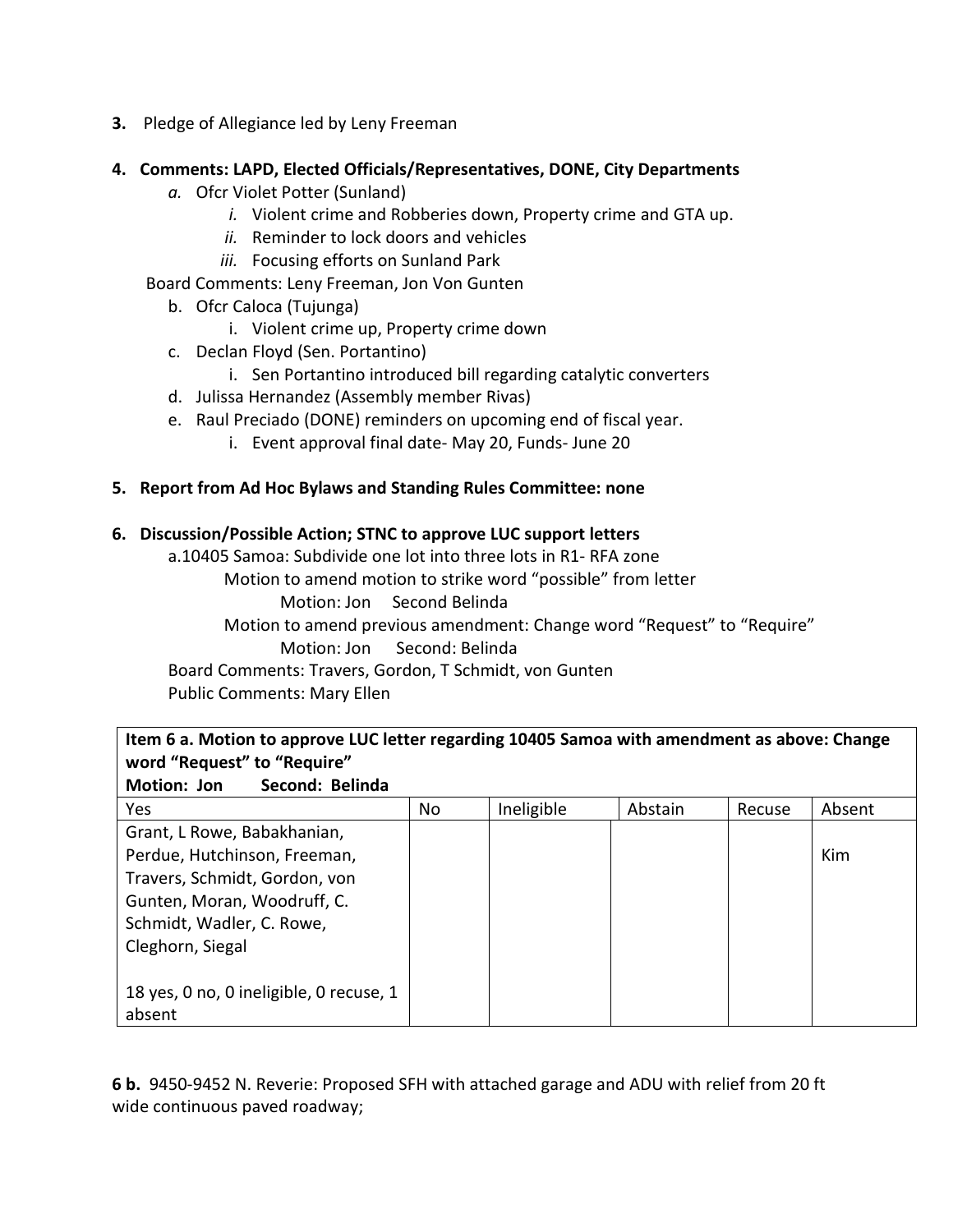6.b Motion to return to LUC Board Comments: Freeman, Royal, Public Comments: None

| Motion to return letter for 9450-9452 N Reverie to LUC |    |            |         |        |        |  |  |
|--------------------------------------------------------|----|------------|---------|--------|--------|--|--|
| Second: Freeman<br><b>Motion: L Rowe</b>               |    |            |         |        |        |  |  |
| Yes                                                    | No | Ineligible | Abstain | Recuse | Absent |  |  |
| Grant, L Rowe, Babakhanian,                            |    |            |         |        |        |  |  |
| Perdue, Hutchinson, Freeman,                           |    |            |         |        | Kim    |  |  |
| Travers, Schmidt, Gordon, von                          |    |            |         |        |        |  |  |
| Gunten, Moran, Woodruff, C.                            |    |            |         |        |        |  |  |
| Schmidt, Wadler, C. Rowe,                              |    |            |         |        |        |  |  |
| Cleghorn, Siegal                                       |    |            |         |        |        |  |  |
|                                                        |    |            |         |        |        |  |  |
| 18 yes, 0 no, 0 ineligible, 0 recuse, 1                |    |            |         |        |        |  |  |
| absent                                                 |    |            |         |        |        |  |  |

**7.** Motion to remove KT Travers, Reg 1 Rep for violation of code of Conduct and violation of STNC By Laws regarding Trainings (Violation of State Law)

Item read by Lydia Grant Comment by Raul Preciado (DONE NEA) Jon von Gunten Presented on behalf of Motion KT Travers spoke on her behalf

Board Comments: Freeman, Hutchinson. Royal, Perdue, Gordon, C Schmidt, von Gunten, Wadler, T Schmidt, L Rowe, Travers, C Rowe

Public Comments: Marjorie, Jim, John Doe, Freddy

| Item 7. Motion to remove KT Travers for violation of Code of Conduct and violation regarding |  |
|----------------------------------------------------------------------------------------------|--|
| trainings                                                                                    |  |
| <b>Motion: L Rowe</b><br>Second: Royal                                                       |  |

| <b>Yes</b>                              | No      | Ineligible | Abstain     | Recuse | Absent |
|-----------------------------------------|---------|------------|-------------|--------|--------|
| L Rowe, Perdue, Hutchinson,             | Freeman |            | Grant       |        |        |
| T.Schmidt, von Gunten, Moran,           | Gordon  |            | Cleghorn    |        | Kim    |
| Woodruff, C. Schmidt C. Rowe,           | Wadler  |            | Babakhanian |        |        |
| Siegal, Royal                           |         |            |             |        |        |
|                                         |         |            |             |        |        |
| 11 yes, 3 no, 0 ineligible, 0 recuse, 1 |         |            |             |        |        |
| absent, 3 abstain                       |         |            |             |        |        |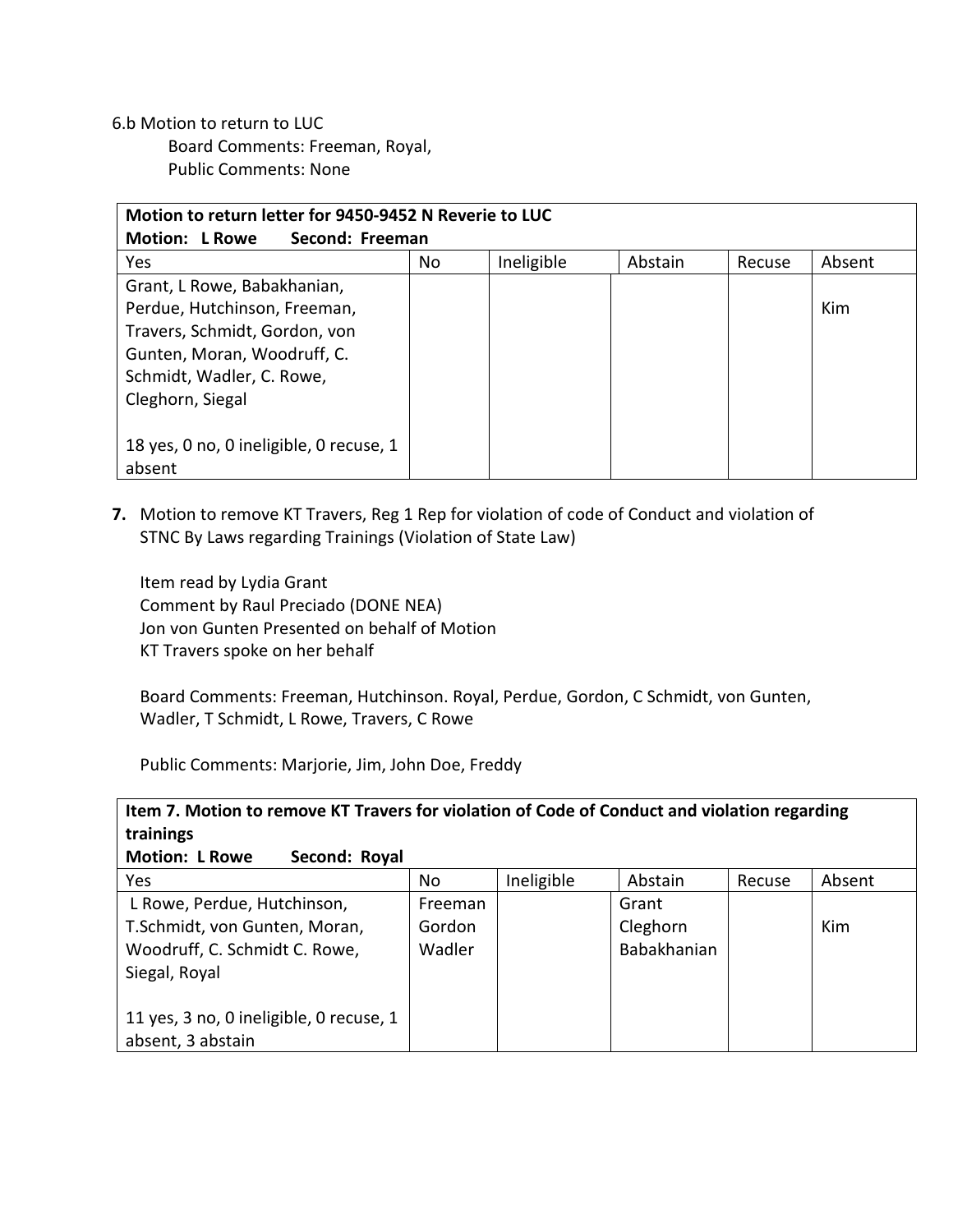## **8. Committee & Liaison Report**

- a. Budget and Finance: Ed Babakhanian
- b. Youth & Adult Education: Lallah Rowe
- c. STARC: Michelle Wadler
- d. Beautification Committee: Gerardo
- e. Land Use: Cindy Cleghorn

# **9. CONSENT CALENDAR ITEMS** -

a.Discussion/ Motion to approve any outstanding Monthly Expenditure Report and Balances (MER) - [Recommended by the STNC Budget & Finance Committee]

b. Discussion/Action: Motion to approve \$30 to the Webcorner for website domain name registration renewal

c. Discussion/Motion: to approve the March 9, 2022 Board Meeting Minutes

d. Discussion/Motion: to appoint Matt Walker to the Beautification Committee

e. Discussion/Action: Motion to submit Community Impact Statement (CIS) in SUPPORT of CF21-1465 LAPD/Property Crimes/RV Overpopulation.

f. Discussion/Action: Motion to submit Community Impact Statement (CIS) in SUPPORT of CF22- 0152 Copper Wire and Power Theft / Lighting Outages /High Impact Area LA Lights Strategic Plan 2020-2025.

g. Discussion/Action: Motion to submit Community Impact Statement (CIS) in SUPPORT of CF22-0037 Crisis Continuum of Care/Community Resource Center/Mobile Crisis Response Teams Expansion/988 Mental Health Crisis Hotline System / Medicaid Reimbursements.

h. Discussion/Action: MOTION to submit Community Impact Statement (CIS) in SUPPORT of CF21-1115 Bicycle Chop Shops/Stolen Bicycle Disassembly/Public Right of Way/Prohibition. i. Discussion/Action: MOTION to submit Community Impact Statement (CIS) in OPPOSITION OF 20-1575 regarding Rodeo Events

j. Discussion/possible action: Motion to approve response letter to DONE regarding the lack of due process

k. Discussion / possible action: Motion to respond to DONE letter regarding NC trainings.

l. Discussion/possible action CF22-0176 - LA Wildlife Education and Rehabilitation (LA WILD) Wildlife Education and Rehabilitation Center/Wildlife Protection and Care / Potential Site Identification

Gordon asked for items I, J, K be set aside Travers asked for item L be set aside Hutchinson asked for postponement on MER (Not available at this time)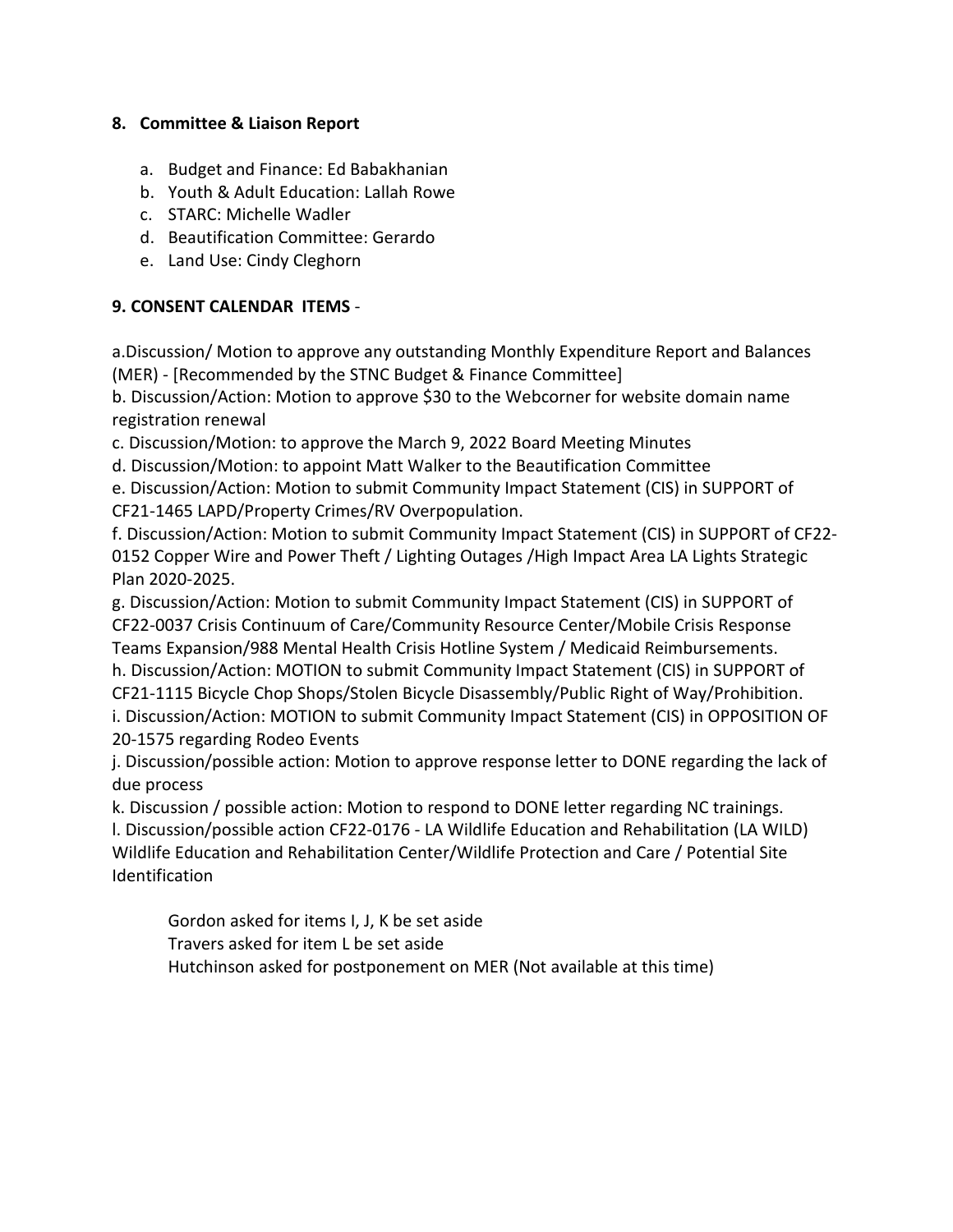# **Item 9 Motion to approve items b, c, d, e, f, g, h**

### **Motion: L Rowe Second: Perdue**

| Yes                                  | No | Ineligible | Abstain | Recuse | Absent      |
|--------------------------------------|----|------------|---------|--------|-------------|
| Grant, L. Rowe, Perdue,              |    | Travers    |         |        |             |
| Babakhanian, Hutchinson, Freeman,    |    |            |         |        | Kim, Royal, |
| Travers, T, Schmidt, Gordon, von     |    |            |         |        | Wadler      |
| Gunten, Moran, Woodruff, C.          |    |            |         |        |             |
| Schmidt, C. Rowe, Cleghorn, Siegal   |    |            |         |        |             |
|                                      |    |            |         |        |             |
| 17 yes, 0 no, 0 ineligible, 2-absent |    |            |         |        |             |

#### **OLD BUSINESS –**

# **Motion to approve Feb 9, 2022 minutes Cindy Cleghorn presented**

Public Comments: None Board Comments: C Schmidt

| Item 10. Motion to approve Feb 9, 2022 with amendment                                                                                                                           |           |            |         |        |                       |  |  |
|---------------------------------------------------------------------------------------------------------------------------------------------------------------------------------|-----------|------------|---------|--------|-----------------------|--|--|
| <b>Motion: Cleghorn</b><br><b>Second: Perdue</b>                                                                                                                                |           |            |         |        |                       |  |  |
| <u>Yes</u>                                                                                                                                                                      | <u>No</u> | Ineligible | Abstain | Recuse | Absent                |  |  |
| Grant, L. Rowe, Perdue,<br>Babakhanian, Hutchinson, Freeman,<br>Travers, T, Schmidt, Gordon, von<br>Gunten, Moran, Woodruff, C.<br>Schmidt, Wadler C. Rowe, Cleghorn,<br>Siegal |           | Travers    |         |        | Kim, Royal,<br>Wadler |  |  |
| 17 yes, 0 no, 0 ineligible, 2-absent                                                                                                                                            |           |            |         |        |                       |  |  |

#### **NEW BUSINESS:**

- **9.** I. Discussion/Action: Motion to submit CIS in OPPOSITION of CF 20-1575 regarding rodeo events
	- a. Presented by Lydia Grant

Public comments: Mel Wilson, Gerardo Board Comments: Woodruff, T Schmidt, Freeman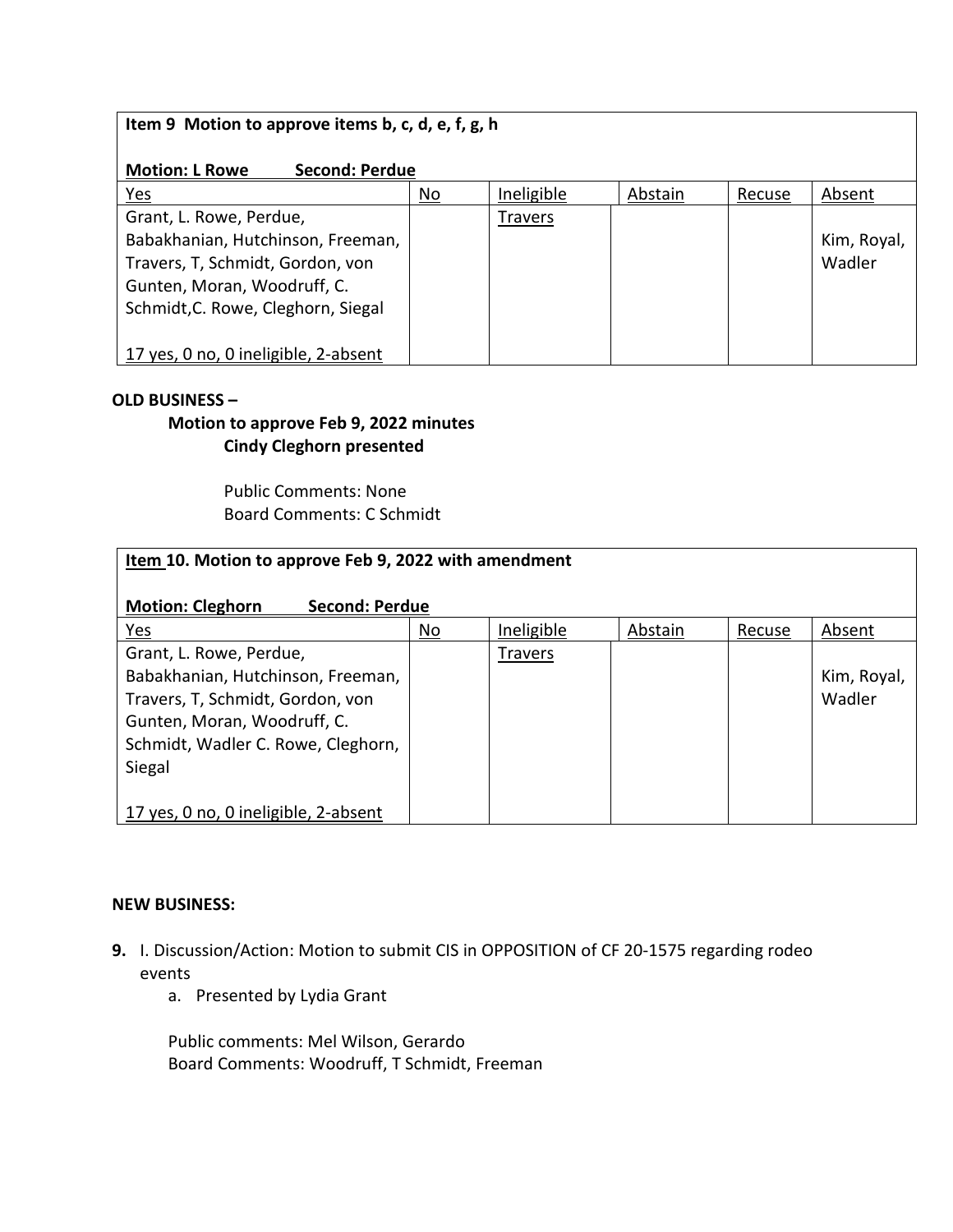| 9. I. Motion to approve CIS in opposition to CF 20-1575                                                                                           |                  |                |             |        |        |  |  |
|---------------------------------------------------------------------------------------------------------------------------------------------------|------------------|----------------|-------------|--------|--------|--|--|
| <b>Motion: Freeman Second: von Gunten</b>                                                                                                         |                  |                |             |        |        |  |  |
| Yes                                                                                                                                               | No               | Ineligible     | Abstain     | Recuse | Absent |  |  |
| Grant, L Rowe, Perdue,<br>Babakhanian, Hutchinson, Freeman,<br>T. Schmidt, von Gunten, Moran,<br>Woodruff, Royal, Siegal, Cleghorn,<br>C, Schmidt | Gordon<br>Wadler | <b>Travers</b> | Kim, C Rowe |        |        |  |  |
| 14 yes, 2 no, 1 ineligible, 2 abstain                                                                                                             |                  |                |             |        |        |  |  |

## **9. L. DISCUSSION/ACTION/MOTION**: Motion to submit CIS to support CF 22-0176 LA Wildlife Education and Rehabilitation Potential site identification

| Item 9. L Motion to submit CIS in support of CF 22-176 |                    |            |         |        |            |
|--------------------------------------------------------|--------------------|------------|---------|--------|------------|
| <b>Motion: Freeman</b>                                 | Second: von Gunten |            |         |        |            |
| Yes                                                    | No                 | Ineligible | Abstain | Recuse | Absent     |
| Grant, L Rowe, Perdue,                                 |                    |            |         |        | <b>Kim</b> |
| Babakhanian, Hutchinson,                               |                    |            |         |        | Royal      |
| Freeman, Travers, T.                                   |                    |            |         |        | Wadler     |
| Schmidt, Gordon, von                                   |                    |            |         |        |            |
| Gunten, Moran, Woodruff,                               |                    |            |         |        |            |
| C. Schmidt, C. Rowe,                                   |                    |            |         |        |            |
| Cleghorn, Siegal                                       |                    |            |         |        |            |
| 16 yes, 0 no, 0 ineligible, 0,                         |                    |            |         |        |            |
| abstain, 0 recuse, 3 absent                            |                    |            |         |        |            |

# **President Grant requested postponement of items J and K.**

# **13. PRESENTATION & TRAINING on the Neighborhood Council (NC) System: None**

### **14. GENERAL PUBLIC COMMENT ON NON-AGENDA ITEMS:**

Public Comments: Mel Wilson, Gerardo

### **15. FINAL ANNOUNCEMENTS & BOARD COMMENTS**:

Board Comments: Cleghorn, C Schmidt, Perdue, Travers